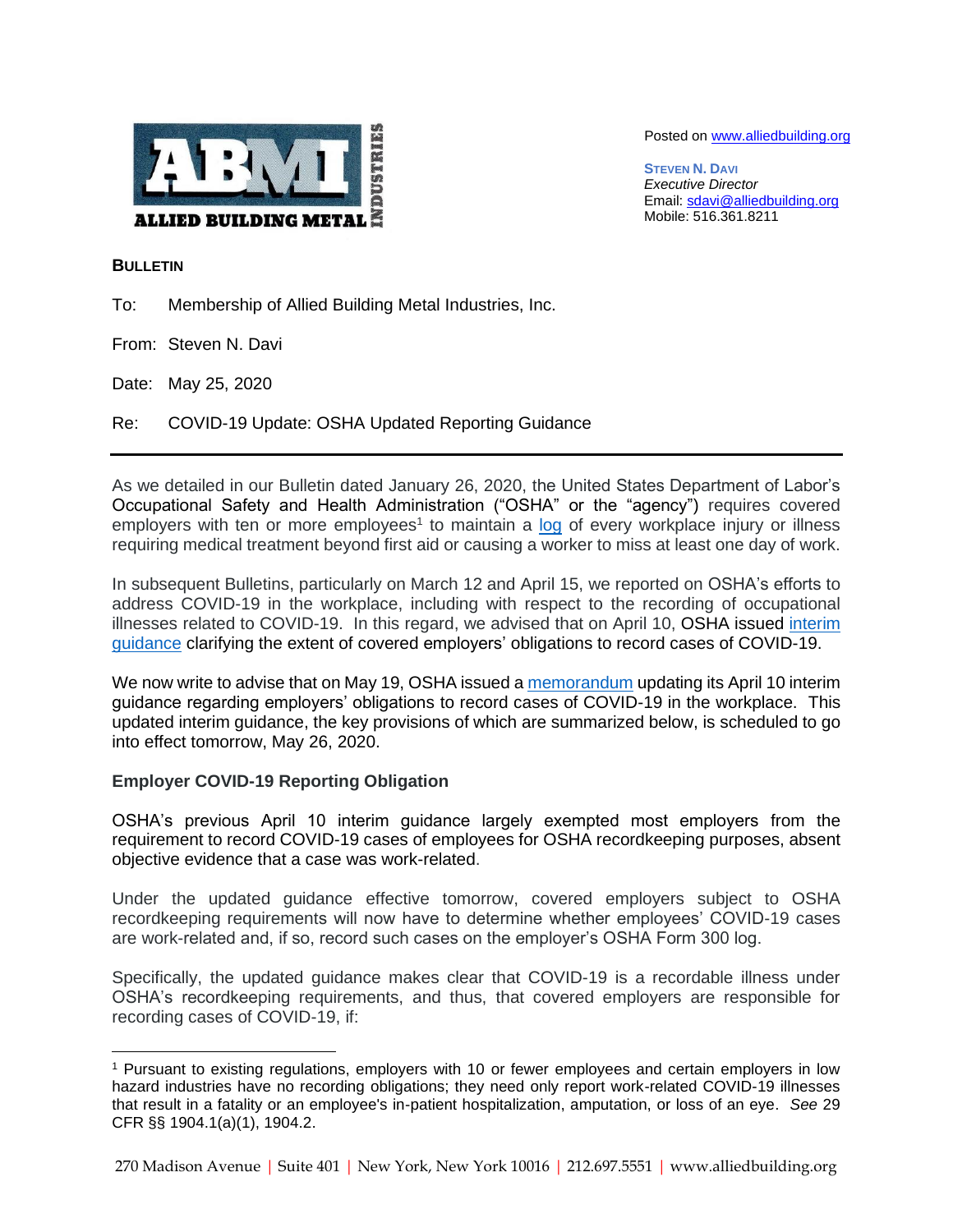- 1. The case is a confirmed case of COVID-19 as [defined](https://www.cdc.gov/coronavirus/2019-ncov/php/reporting-pui.html) by the Centers for Disease Control and Prevention ("CDC");
- 2. The case is [work-related](https://www.osha.gov/laws-regs/regulations/standardnumber/1904/1904.5) pursuant to 29 C.F.R. § 1904.5; and
- 3. The case involves one or more of the [general recording criteria](https://www.osha.gov/laws-regs/regulations/standardnumber/1904/1904.7) set forth in 29 C.F.R. § 1904.7.

## **Determining Nexus: COVID-19 and the Workplace**

With regard to the work-relatedness prong, OSHA acknowledges in its updated interim guidance that given the nature of the disease, it will be difficult in many instances to determine a nexus between a COVID-19 illness and the workplace, especially when an employee has experienced potential exposure both in and out of the workplace. As a result, OSHA is "exercising enforcement discretion to assess employers' efforts in making work-related determinations." In this regard, the agency will consider three factors in assessing whether an employer has complied with its reporting obligation in the context of COVID-19.

*First*, the agency will consider the reasonableness of the employer's investigation into workrelatedness. In this regard, employers, especially small employers, will not be expected to undertake extensive medical inquiries, given employee privacy concerns and most employers' lack of expertise in this area. Rather, it will be sufficient in most circumstances for the employer, when it learns of an employee's COVID-19 illness,

- a. to ask the employee how he believes he contracted the COVID-19 illness;
- b. while respecting employee privacy, to discuss with the employee his work and out-of-work activities that may have led to the COVID-19 illness; and
- c. to review the employee's work environment for potential SARS-CoV-2 exposure. Such review should be informed by any other instances of workers in that environment contracting COVID-19 illness.

*Second*, the agency will consider the evidence available to the employer. Such evidence will be considered *based on the information reasonably available to the employer at the time* it made its work-relatedness determination; provided, however, that If the employer later learns more information related to an employee's COVID-19 illness, then the agency will take that information into account as well.

*Third*, the agency will consider the reasonably available evidence that a COVID-19 illness was contracted at work. In this regard, in expressly acknowledging that an employer's recording obligation as it relates to COVID-19 "cannot be reduced to a ready formula," the agency provides examples of the types of evidence that may weigh in favor of, or against, work-relatedness.

Evidence tending to indicate a COVID-19 illness is work-related may include,

 $\circ$  when several cases develop among workers who work closely together and there is no alternative explanation;